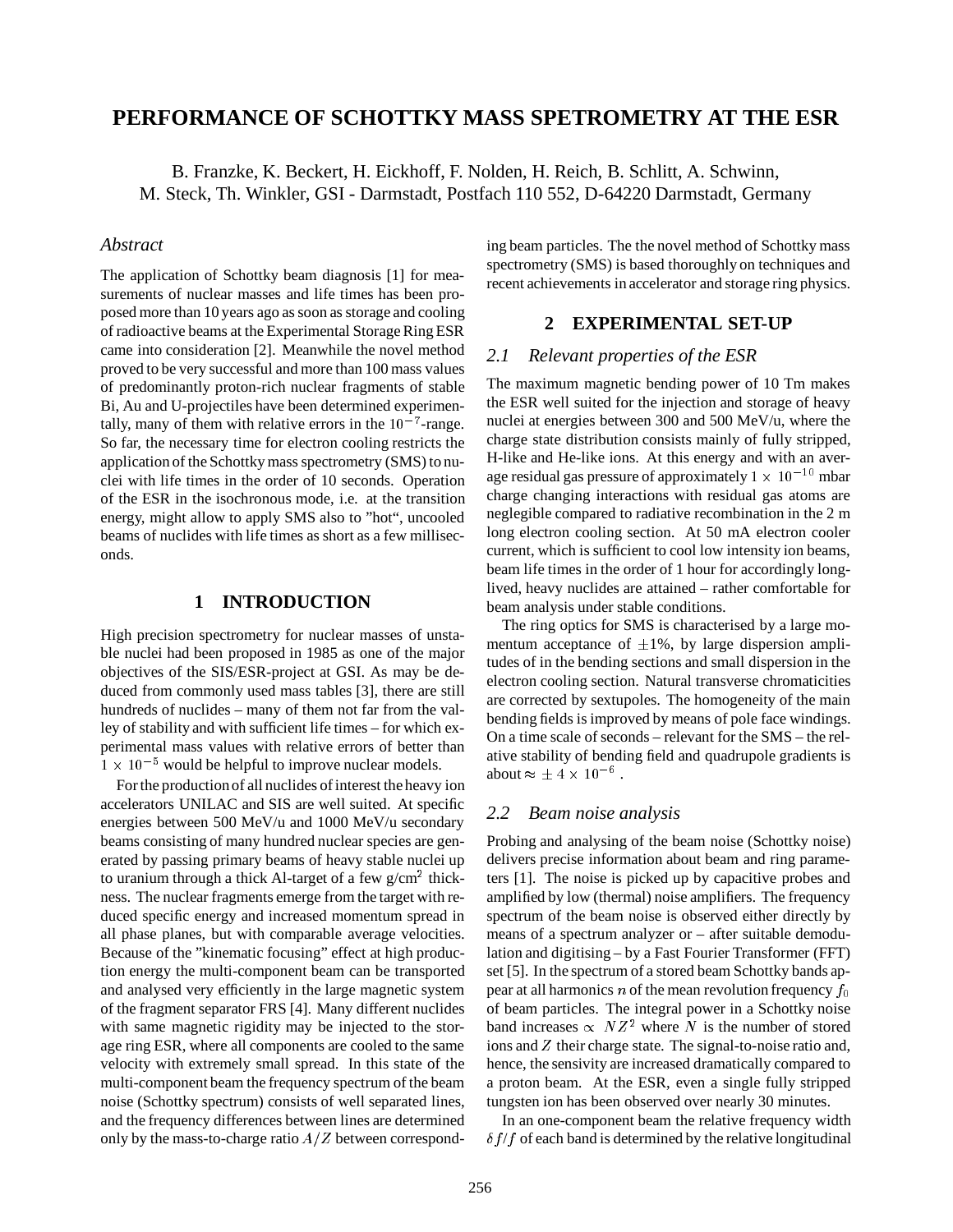momentum spread  $\delta p/p$ :

$$
\frac{\delta f}{f} = \frac{n\delta f}{nf} = \eta \frac{\delta p}{p} = \left(\frac{1}{\gamma^2} - \alpha_p\right) \frac{\delta p}{p} \tag{1}
$$

 $\eta$  indicates the mean frequency dispersion function and  $\gamma$  2.4 the relativistic Lorentz factor.  $\alpha_p = \gamma_t^{-2}$  is the mean the company of the company of the momentum compaction, where  $\gamma_t$  is the so-called transition point of the storage ring, a constant determined by ring structure and quadrupole settings. At  $\gamma = \gamma_t$  the frequency dispersion vanishes and the Schottky bands degenerate to lines with zero-width. At  $\gamma < \gamma_t$  the frequency bands also appear more or less as "lines", if the beam is electron cooled to an extremely small  $\delta p/p$  (see below).



Figure 1: Experimentally determined  $\alpha_n$ -values (dots) for the ESR magnet setting used for SMS. Calculated curves for comparison take into account: dipoles including edge effects and quadrupoles (dash-dotted), addition of sextupoles (dashed), inclusion of pseudo-octupoles from quadrupole magnets (solid).

### *2.3 Momentum compaction*

In an electron cooled multi-component beam all components circulate with practically the same velocity. Small velocity differences may be caused by space charge effects in the electron beam, if the dispersion amplitude in the cooling section is  $\neq 0$ . Differences in the mass-to-charge ratio between an unknown nuclide  $(A/Z)$  and a well-known reference nuclide  $(A/Z)_{ref}$  lead to different closed orbit circumferences and, therefore, to accordingly different revolution frequencies. Equation (1) is simplified to

$$
\frac{\Delta f}{f_{ref}} = -\alpha_p \frac{\Delta(A/Z)}{(A/Z)_{ref}}.\tag{2}
$$

In a ring with constant focusing  $\alpha_p$  would be constant over the full momentum acceptance. In the strong focusing lattice of the ESR linear and nonlinear variation of  $\alpha_p$ with magnetic stiffness is caused not only by higher order fields – sextupole magnets, octupole contents of focusing quadrupole magnets, and hexapole and decapole contents in the main bending magnets – but also by azimuthal variations of dispersion function amplitudes. Thus, for the magnet settings used for SMS experiments,  $\alpha_p$  had to be determined experimentally (see fig. 1).

### *2.4 Profits from electron cooling*

Electron cooling compresses the stored particles  $N$  in phase space by many orders of magnitude. Due to the strongly increased power density the Schottky bands appear as "lines" with correspondingly increased amplitudes. If the total number of stored ions drops below, approximately  $10^4$ , intra-beam scattering rates become so small that an "ultimate"  $\delta p/p$  is obtained, which is determined by the longitudinal temperature of less than 0.1 meV in the electron beam [6]. The measured relative Schottky line width of  $\delta f/f \approx 2.5 \times 10^{-7}$  is mainly due to fluctuations of the magnetic bending fields as mentioned above. Fortunately, at high electron cooler energy of about 200 keV and at low electron beam current below 100 mA, the measured ripple of  $\pm 1$  V of the cooler accelerating voltage does not contribute to the widths of Schottky lines.

## **3 EXPERIMENTAL RESULTS**

At first the SMS technique was tested carefully by means of Schottky spectra containing well-known projectile-near fragments produced internally by interaction of circulating stable nuclei  $(^{163}$ Dy,  $^{238}$ U,  $^{197}$ Au, and  $^{124}$ Xe) with a supersonic gas jet (nitrogen or argon). A detailed discussion of the achieved accuracy, resolution and reproducibility in Schottky mass spectrometry is given elsewhere [7]. Meanwhile, a few 1000 spectra from externally produced Au, Pb and U fragments have been evaluated [8].

The experience with SMS experiments may be summarised as follows.

- Electron cooled multi-component beams containing a large number of reference nuclides (well-known with respect to their mass) offer optimal conditions for SMS. Regardless of the non-linear variation of  $\alpha_p$  with  $A/Z$  (at constant velocity of beam particles) the majority of  $A/Z$ -differences could be determined with high precision by linear interpolation within small intervals.
- The best results with respect to accuracy and resolution are achieved at extremely low beam intensity, when the total number of stored nuclei within a small  $A/Z$ -intervall was below 1000.
- The mass resolution  $A/\Delta A$  in SMS is presently limited by the short term stability of the main magnet power supplies to about  $1 \times 10^6$ . Many nuclides in ground state can easily be resolved from their heavier, excited isomers. The high resolution is demostrated also in fig. 2, where a zoomed part of a 100 kHz-spectrum of Aufragments is displayed and an example for the deter-